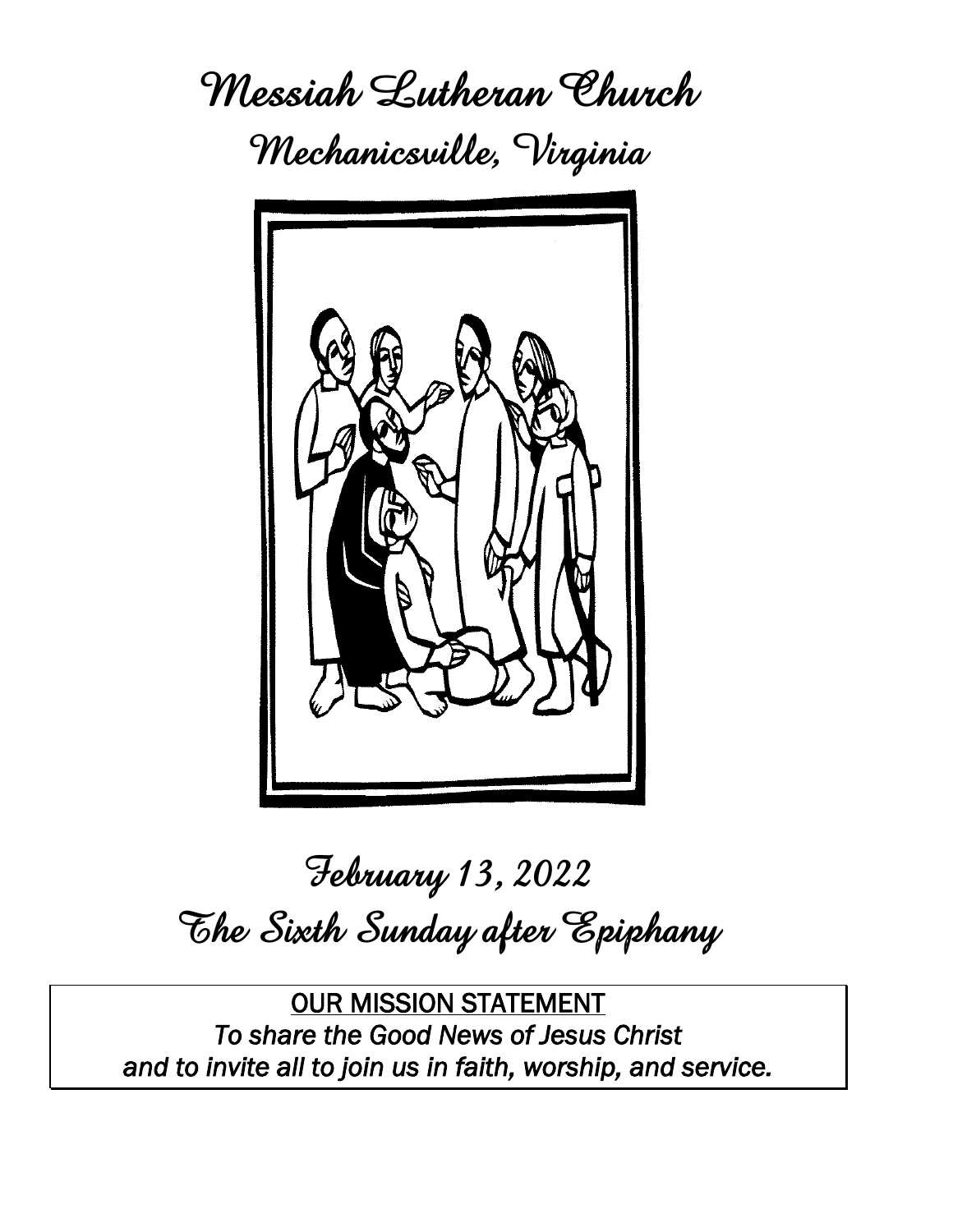The service will be livestreamed at 10:45 am on Messiah's FB page, and that video will be available later on the church website and YouTube. There is no pre-recording of the service on YouTube this week. Facebook link: https://www.facebook.com/MessiahMech/

# **MESSIAH LUTHERAN CHURCH**

8154 Atlee Road, Mechanicsville, VA 23111 Pastor: The Rev. Ryan Radtke

Church: (804) 746-7134; Email: MessiahMech@gmail.com; Website: MessiahMech.com

THE SIXTH SUNDAY AFTER EPIPHANY FEBRUARY 13, 2022

*\*Congregation standing*

# **WELCOME AND ANNOUNCEMENTS**

*Welcome visitors! May the Spirit of Christ fill your heart as we worship today. You are invited to make Messiah your church home.*

# **\*CONFESSION AND FORGIVENESS**

P: Blessed be the holy Trinity,  $\pm$  one God, who creates us, redeems us, and calls us by name.

# **C:** *Amen*

- P: Let us confess our sin in the presence of God and of one another.
- P: Most merciful God,
- **C:** *we confess that we have sinned against you and your beloved children. We have turned our faces away from your glory when it did not appear as we expected. We have rejected your word when it made us confront ourselves. We have failed to show hospitality to those you called us to welcome. Accept our repentance for the things we have done and the things we have left undone. For the sake of Jesus Christ, have mercy on us. Forgive us and lead us, that we may bathe in the glory of your Son born among us, and reflect your love for all creation. Amen***.**
- P: Rejoice in this good news: In  $\pm$  Christ Jesus, your sins are forgiven. You are descendants of the Most High, adopted into the household of Christ, and inheritors of eternal life. Live as freed and forgiven children of God.

**C: Amen.**

**\* GATHERING SONG** *We Come to the Hungry Feast* **(ELW 479)**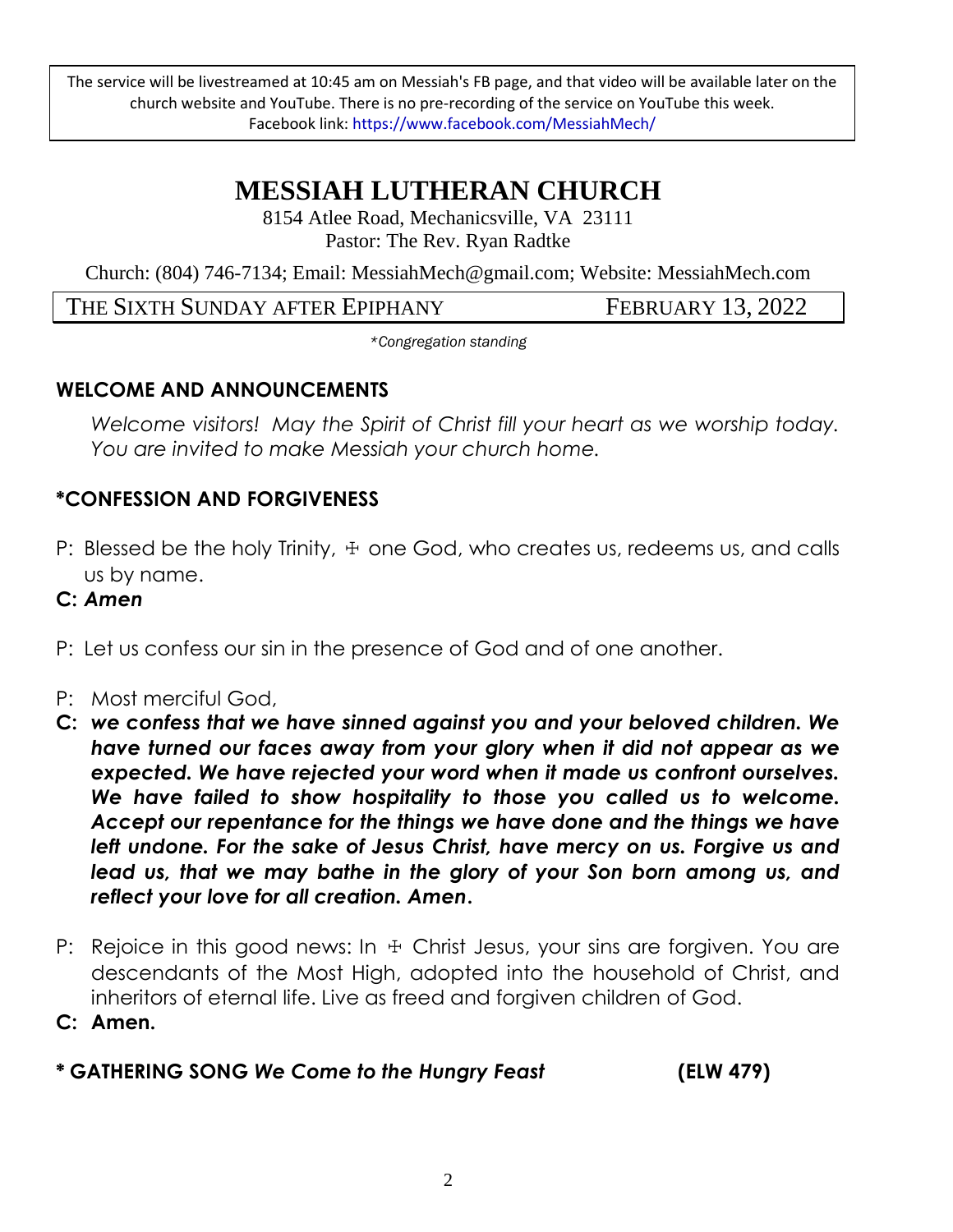# We Come to the Hungry Feast



Text: Ray Makeever, b. 1943 Music: HUNGRY FEAST, Ray Makeever Text and music @ 1982 Ray Makeever, admin. Augsburg Fortress.

Duplication in any form prohibited without permission or valid license from copyright administrator.

# **\*THE GREETING**

- P: The grace of our Lord Jesus Christ, the love of God, and the communion of the Holy Spirit be with you all.
- **C:** *And also with you.*

### **\*PRAYER OF THE DAY**

- P: Let us pray together:
- **C:** *Living God, in Christ you make all things new. Transform the poverty of our nature by the riches of your grace, and in the renewal of our lives make known your glory, through Jesus Christ, our Savior and Lord. Amen*

### **FIRST READING: Jeremiah 17:5-10 Lector**

A reading from Jeremiah.

*These verses compose a poem that is part of a larger collection of wisdom sayings that contrast two ways of life. Life with God brings blessing; the power*  and vitality of God is active in our life. Life without God brings a curse, the *power of death.*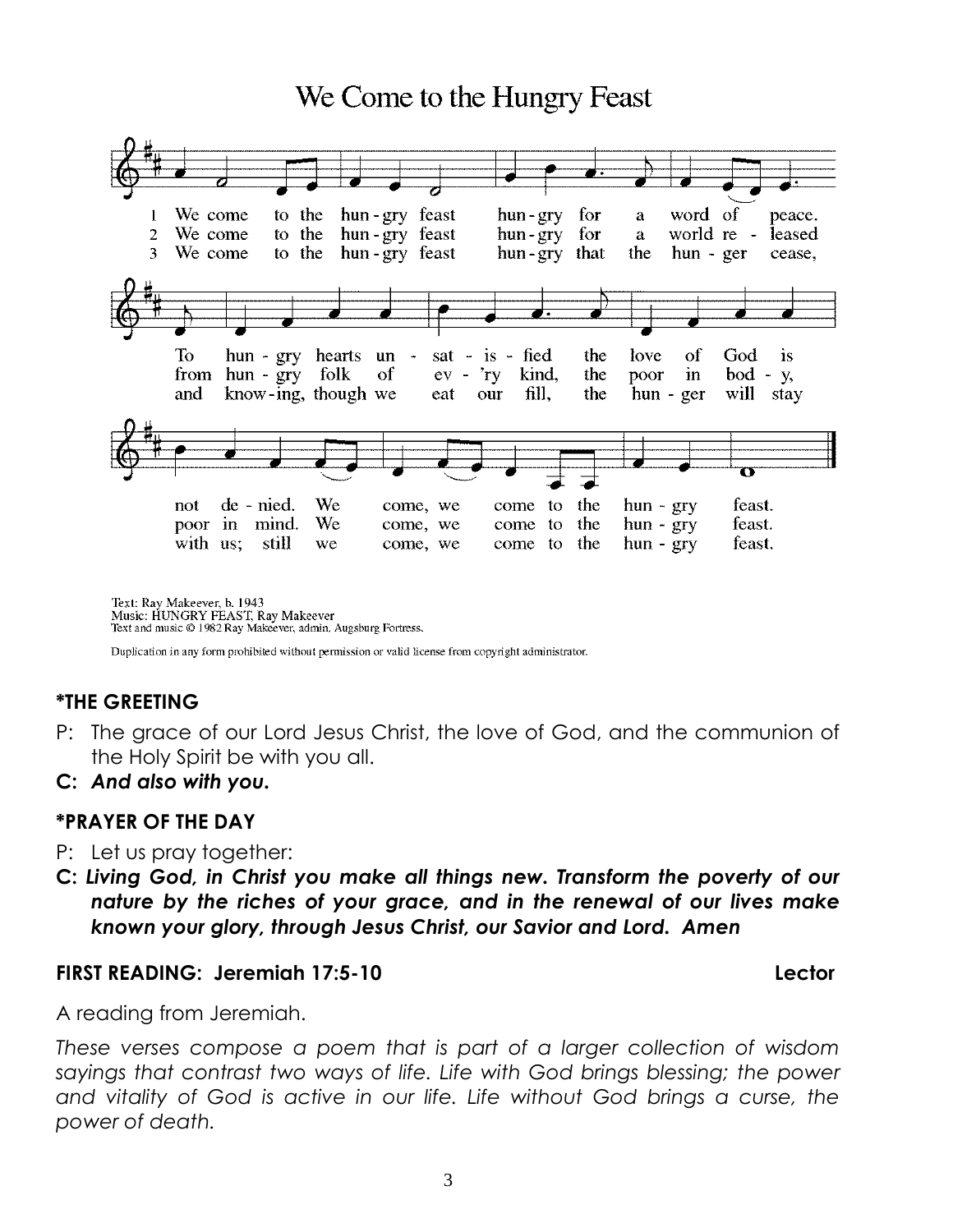<sup>5</sup>Thus says the LORD:

Cursed are those who trust in mere mortals and make mere flesh their strength, whose hearts turn away from the LORD.

<sup>6</sup>They shall be like a shrub in the desert,

and shall not see when relief comes.

They shall live in the parched places of the wilderness, in an uninhabited salt land.

<sup>7</sup>Blessed are those who trust in the LORD, whose trust is the LORD.

<sup>8</sup>They shall be like a tree planted by water, sending out its roots by the stream.

- It shall not fear when heat comes, and its leaves shall stay green;
- in the year of drought it is not anxious, and it does not cease to bear fruit.
- <sup>9</sup>The heart is devious above all else; it is perverse—

who can understand it?

<sup>10</sup>I the LORD test the mind

and search the heart,

- to give to all according to their ways, according to the fruit of their doings.
- L: The word of the Lord.
- **C:** *Thanks be to God.*

# **SECOND LESSON: 1 Corinthians 15:12-20 Lector**

A reading from 1 Corinthians.

*For Paul, the resurrection of Christ is the basis for Christian hope. Because Christ has been raised, those who are in Christ know that they too will be raised to a new life beyond death.*

<sup>12</sup>Now if Christ is proclaimed as raised from the dead, how can some of you say there is no resurrection of the dead? 13If there is no resurrection of the dead, then Christ has not been raised; 14and if Christ has not been raised, then our proclamation has been in vain and your faith has been in vain. 15We are even found to be misrepresenting God, because we testified of God that he raised Christ—whom he did not raise if it is true that the dead are not raised. 16For if the dead are not raised, then Christ has not been raised. 17If Christ has not been raised, your faith is futile and you are still in your sins. 18Then those also who have died in Christ have perished. <sup>19</sup>If for this life only we have hoped in Christ, we are of all people most to be pitied.

<sup>20</sup>But in fact Christ has been raised from the dead, the first fruits of those who have died.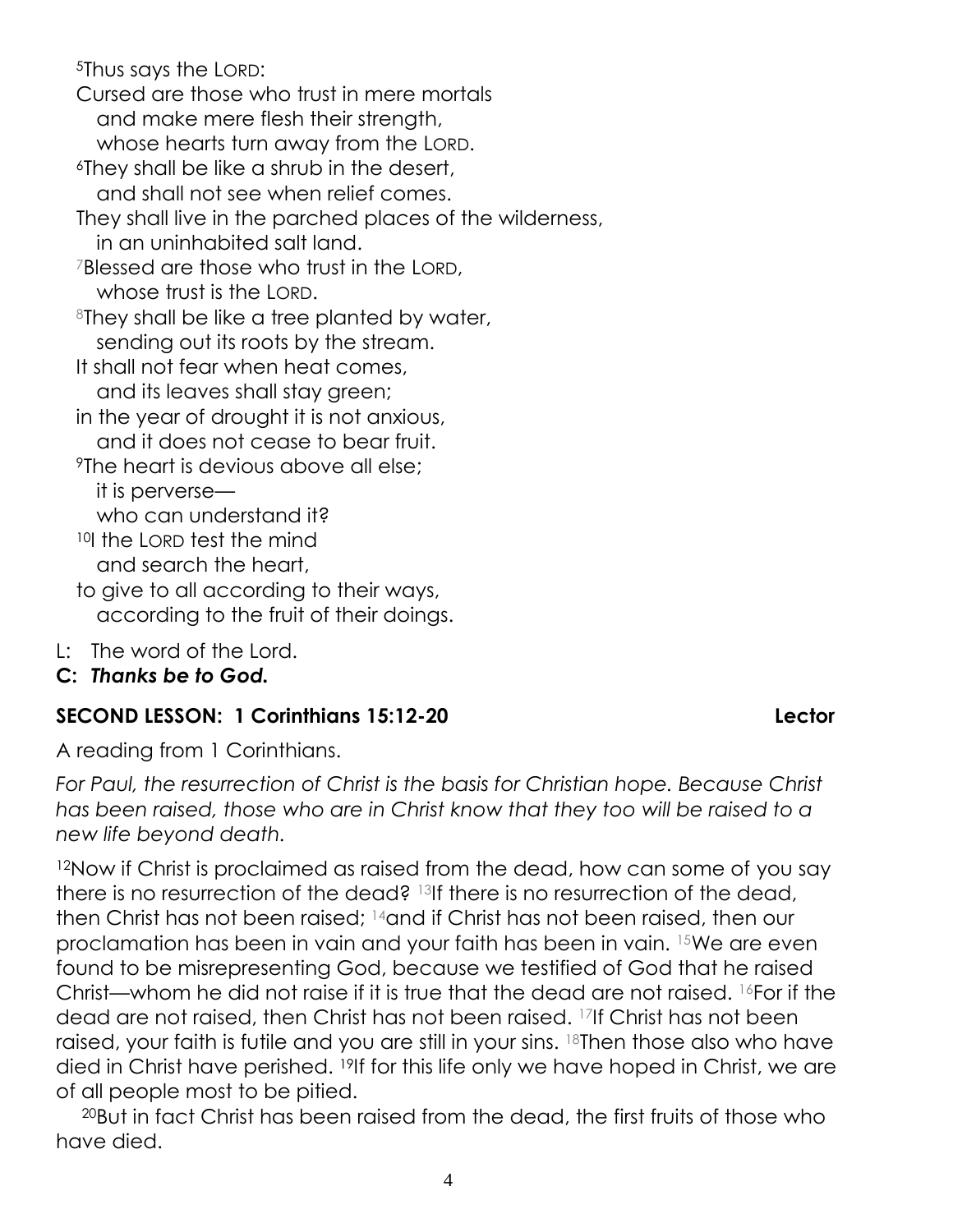# L: The word of the Lord.

# **C:** *Thanks be to God.*

# **\*GOSPEL: Luke 6:17-26**

P: The Holy Gospel according to Luke.

# **C:** *Glory to you, O Lord.*

*After choosing his twelve apostles, Jesus teaches a crowd of followers about the nature and demands of discipleship. He begins his great sermon with surprising statements about who is truly blessed in the eyes of God.*

<sup>17</sup>[Jesus] came down with [the twelve] and stood on a level place, with a great crowd of his disciples and a great multitude of people from all Judea, Jerusalem, and the coast of Tyre and Sidon.<sup>18</sup>They had come to hear him and to be healed of their diseases; and those who were troubled with unclean spirits were cured. 19And all in the crowd were trying to touch him, for power came out from him and healed all of them.

<sup>20</sup>Then he looked up at his disciples and said:

"Blessed are you who are poor,

for yours is the kingdom of God.

<sup>21</sup>"Blessed are you who are hungry now,

for you will be filled.

"Blessed are you who weep now,

for you will laugh.

<sup>22</sup>"Blessed are you when people hate you, and when they exclude you, revile you, and defame you on account of the Son of Man. 23Rejoice in that day and leap for joy, for surely your reward is great in heaven; for that is what their ancestors did to the prophets.

<sup>24</sup>"But woe to you who are rich,

for you have received your consolation.

<sup>25</sup>"Woe to you who are full now,

for you will be hungry.

"Woe to you who are laughing now,

for you will mourn and weep.

<sup>26</sup>"Woe to you when all speak well of you, for that is what their ancestors did to the false prophets."

P: The Gospel of the Lord.

# **C:** *Praise to you, O Christ.*

# **CHILDREN'S SERMON**

# **SERMON Pastor Ryan Radtke**

I lived on the Central Coast of California for seven and a half years. For around half of those years we lived in a house in one of those neighborhood developments full of cozy cul-de-sacs and streets named after trees and birds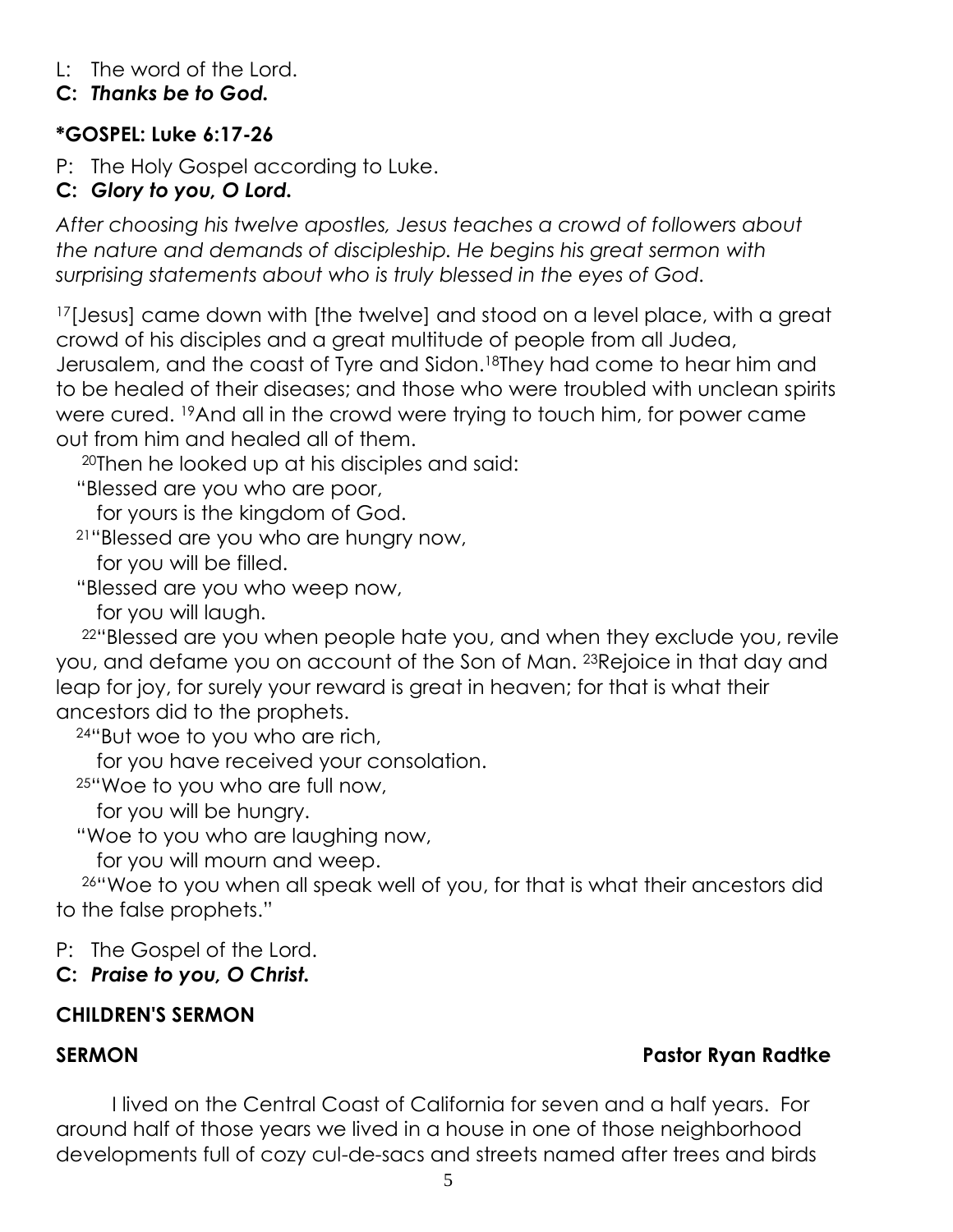and the like. For all but about three months of those years we were living in a drought, with varying degrees of watering restrictions.

In the front yard of that house was a tree. It was a nice tree. Pretty to look at, provided some much-needed shade. But after a while we began to suspect that this tree wasn't right for our hot and dry interior valley neighborhood in the drought years and the watering restrictions. All of this tree's roots were right at ground level – most of them, in fact, were visible through the grass. It made mowing the front yard a real pain. It also wasn't very healthy for the tree.

The tree simply didn't have deep roots. We weren't sure if this was just the nature of that type of tree, or if it just never got a chance to go deep before the dry years kicked in, but either way: the roots stayed at the surface, because that's where the easy water from the sprinklers could be found. The water never got to soak deep down, so the roots stayed where the water was. The roots never had to probe deeper, because the water was right there, and the groundwater was too far away. It was just a matter of time before this tree would be in real trouble. It would have been very easy for it to meet the fate that a lot of other trees in the area did: a big storm would come through, and the tree would simply tip over, roots and all.

Trees need water. They need reliable water. Deep water, so that their roots dig deep, too, and anchor the trees and everything around them. If you've ever driven through the plains or the prairie, you'll see these lines of trees here and there. That's a sure sign of water – a creek, a river, something – because trees need water. And water means life. It means survival.

Our reading from Jeremiah today sets a tone. It sets up a very straightforward contrast: there are those who delight in the law of the LORD; and there are those who don't. There are those who trust in the LORD (they are blessed); and there are those who trust in mere mortals and mere flesh (they are cursed). It's a very simple, back-and-white, either or. Either you delight in the law of the LORD; or you don't. Either you trusted in the LORD, or you didn't. The law was a gift to the people for a good life, and the LORD gave the gift. Those who delight in the law and trust in the LORD are like trees planted by streams of water, which yield their fruit in its season and whose leaves stay green and never wither, even when the heat comes. They continue to produce fruit even when things get harsh.

Those who don't delight in the law are like chaff blown away by the wind. They have nothing to water their roots, so they cannot stand. The way of the wicked perishes. Those who don't trust in the LORD are cursed. They are like shriveled shrubs in parched places, and never see relief when it comes. They suffer when things get harsh.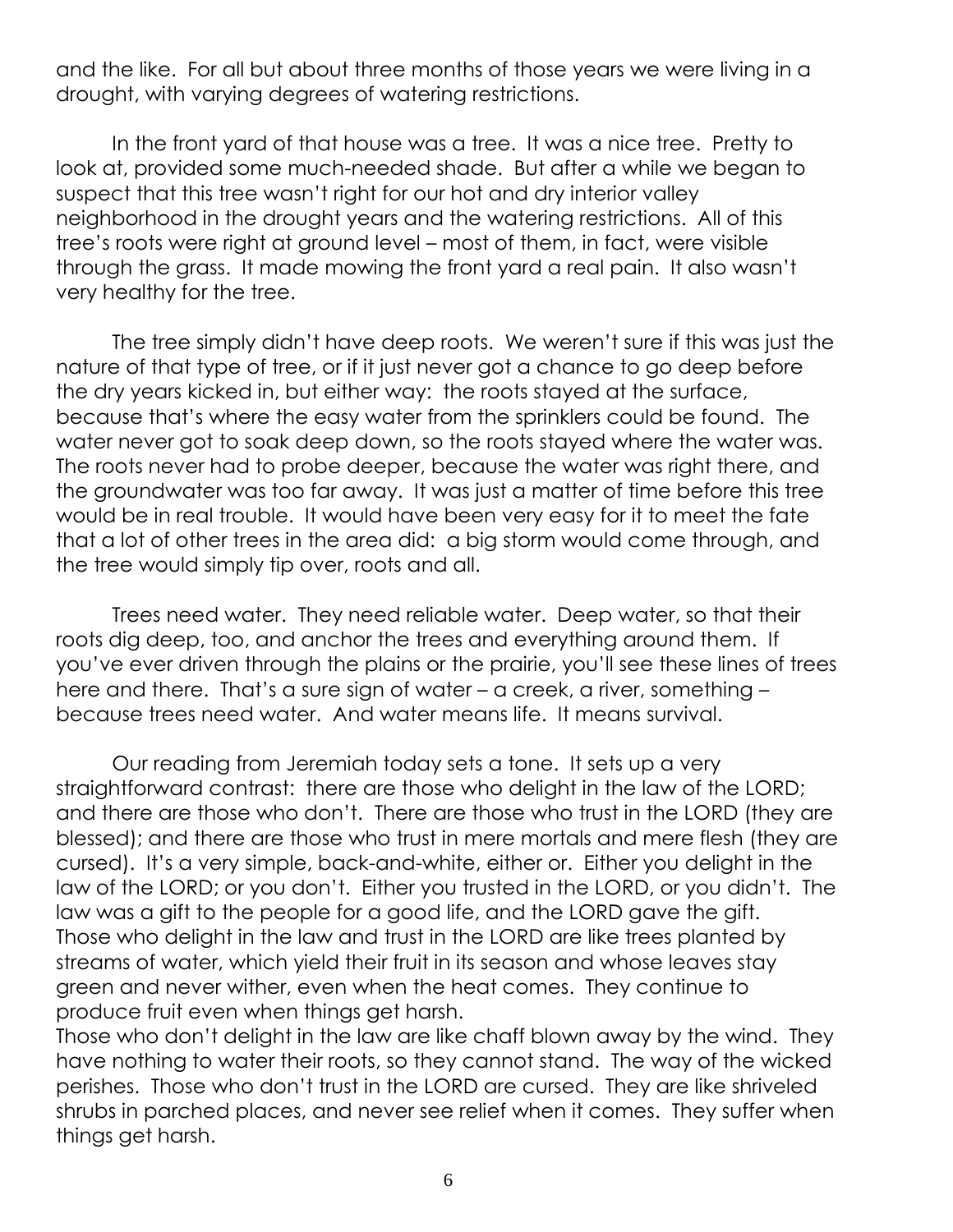It's a simple contrast, a straightforward either-or. Are you a tree planted by the water, yielding fruit? Or not? Do you love God's way of life? Or not? That was the message to Israel. So how about us? Does anyone feel like you're withered and perishing? Or do you feel like you're fed by the water and producing fruit? And if you feel one way or the other, do we fall in the same categories as the Israelites? These passages seem to be asking, "Where are you planted today? How are your roots?"

Today we heard the opening lines of what is often called the "Sermon on the Plain." It has some similarities to the Gospel of Matthew's Sermon on the Mount, but Luke shares Jesus' teachings in a different way. One main difference is that Luke makes sure that we know that Jesus has been healing people of their diseases and curing them of their unclean spirits. People are clamoring just to touch him so that power might come out from him and they might be truly healed. It's almost like that poor, water-starved tree in our front yard: desperate for what it needs to live and survive, reaching out for anything that might give it life.

And so, after all of these healings – both the ones Jesus gives and the ones people go after – Jesus begins to teach. And his teaching, his words, are the deeper water. His teaching is the river, the stream in the wilderness or the prairie, the life-giving water that anchors all the trees' roots and ensures that they will stay green and bear fruit even in the most extreme spans of drought.

Jesus brings back a variation on the contrast we heard in Jeremiah: blessings versus woes. But the blessings aren't what you would expect. They turn things upside down. Instead of people striving and straining and reaching out to just even touch the edge of Jesus, to somehow save themselves, to plant themselves in even the shallowest way; instead of that, Jesus, through these "blessed are-s," is saying, "The kingdom of heaven is coming near. The kingdom of heaven is coming to you. Blessed are you when you aren't perfect. Blessed are you when you thirst for healing. Blessed are you when your leaves aren't green. God will bring the water. God will plant you when you cannot." You will feel the blessing more deeply having known the lack of blessing.

Blessed are you who are poor, for yours is the kingdom of God. But woe to you who are rich, for you have received your consolation. In other words, woe to those who think they need nothing, who have it all figured out, whose roots are in riches; for theirs is but an earthly kingdom, fleeting and stunted. They have already received their consolation. Their water will dry up. Their roots are shallow. Those who truly thirst, who are truly poor, will drink all the more deeply of the true water Jesus is offering. God will set their roots deeply. Blessed are you who are hungry now, for you will be filled. But woe to you who are full now, for you will be hungry. Blessed are you who weep now, for you will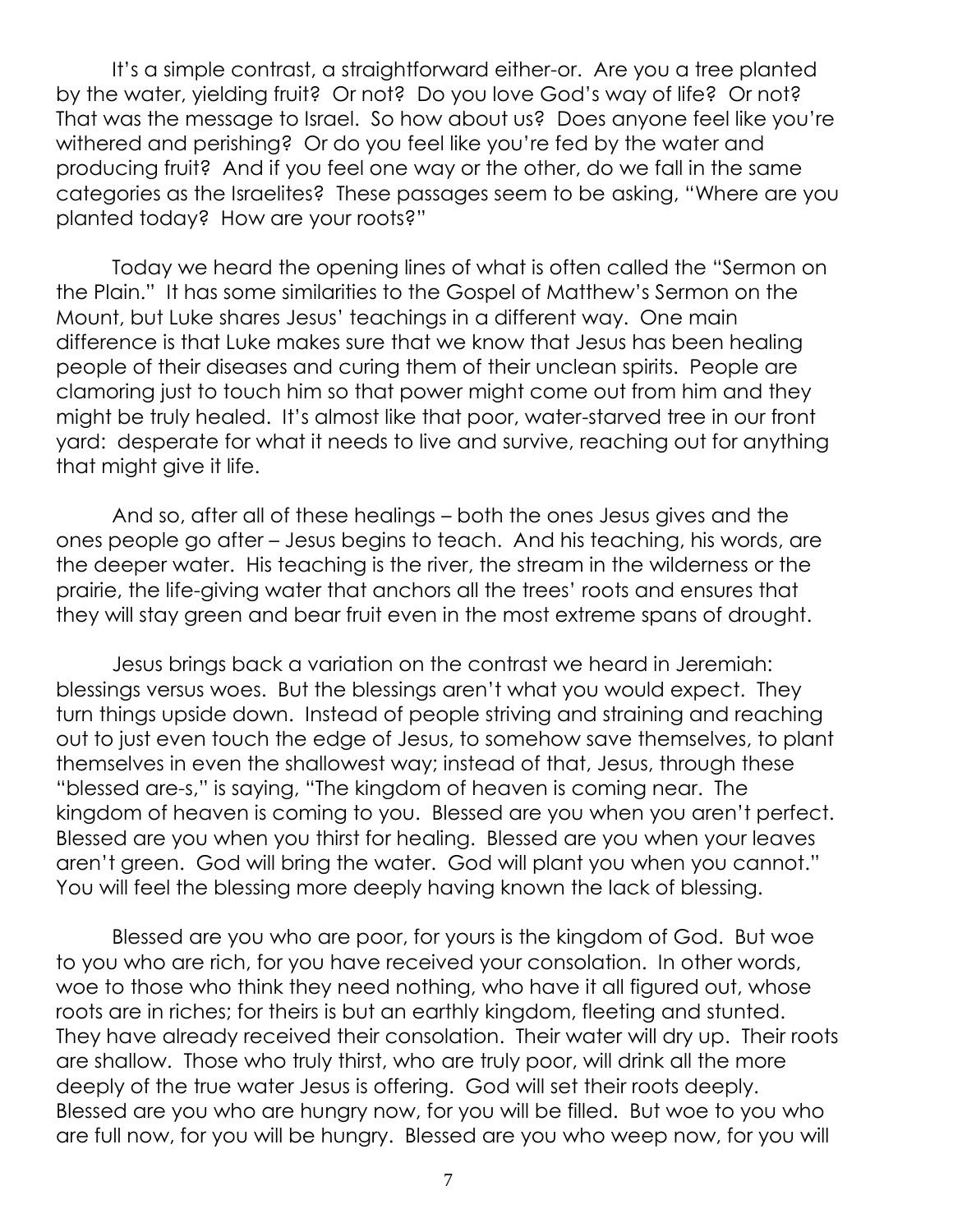laugh. But woe to you who are laughing now, for you will mourn and weep. In other words, if you are full now, laughing now, because of earthly treasures and pleasures alone, then you will end up like our tree: it's just a matter of time before you're in real trouble. But folks who really are in need of hope – folks who are hungry, who mourn and weep – they will trust in the LORD who meets them at their lowest points and builds them back up.

Jesus' teaching, his words: they are the deeper water. Jesus is the lifegiving stream. When Jesus teaches – and even more so, when Jesus shows love and compassion, when he offers a new covenant in his blood, when he dies on the cross and is raised to save us from our sins and trespasses – all of these things that Jesus does are like the river through the open plains, giving deep and abiding life to the trees along its banks in the midst of a harsher landscape. Jesus is the deep water that keeps our leaves green and keeps us producing fruit even in the driest of times. Jesus is the first fruits of the resurrection, and through the waters of baptism he gives resurrection, and we live through death as well.

Jesus is the life-giving stream. Jesus is the kingdom of heaven come near, coming to you, to bless you and nourish you and heal you, especially when you need those blessings the most. Especially when the world hates, reviles, excludes, and defames you on account of being rooted in Christ and loving in the way Christ loves.

Will we mess up? Of course. We'll always be lured away by what seems like the easier waters, wanting the earthly delights, people speaking well of us, the slimmest hem of what Jesus is about; but that end up leaving us high and dry, exposed and vulnerable. We'll always be tempted to put down roots in the wrong places. So we are saved and blessed and healed, not by our successes or full bellies or riches, not even by our good deeds or good intentions, but only by the grace of God. Woe to us if we get that backwards, because we'll always be left wanting more, always be thirsty.

Where are you planted today? On which side of all these contrasts are you? Do you feel blessed or woeful? Happy or cursed? Parched or green? Withered or fruitful? No matter how you feel or what you have done, Jesus comes to a level place and offers the deep water of his teaching, his love, and his salvation, to all of us. Jesus will tend to our roots, transplant us when necessary, lead us to the deep springs. Thanks be to God that Jesus heals all: the hungry and the full, the laughing and the mourning, the poor and the rich, the hated and the loved. May God draw our roots ever deeper into the love of Christ, and may we bear the fruit of that love for the world. Amen.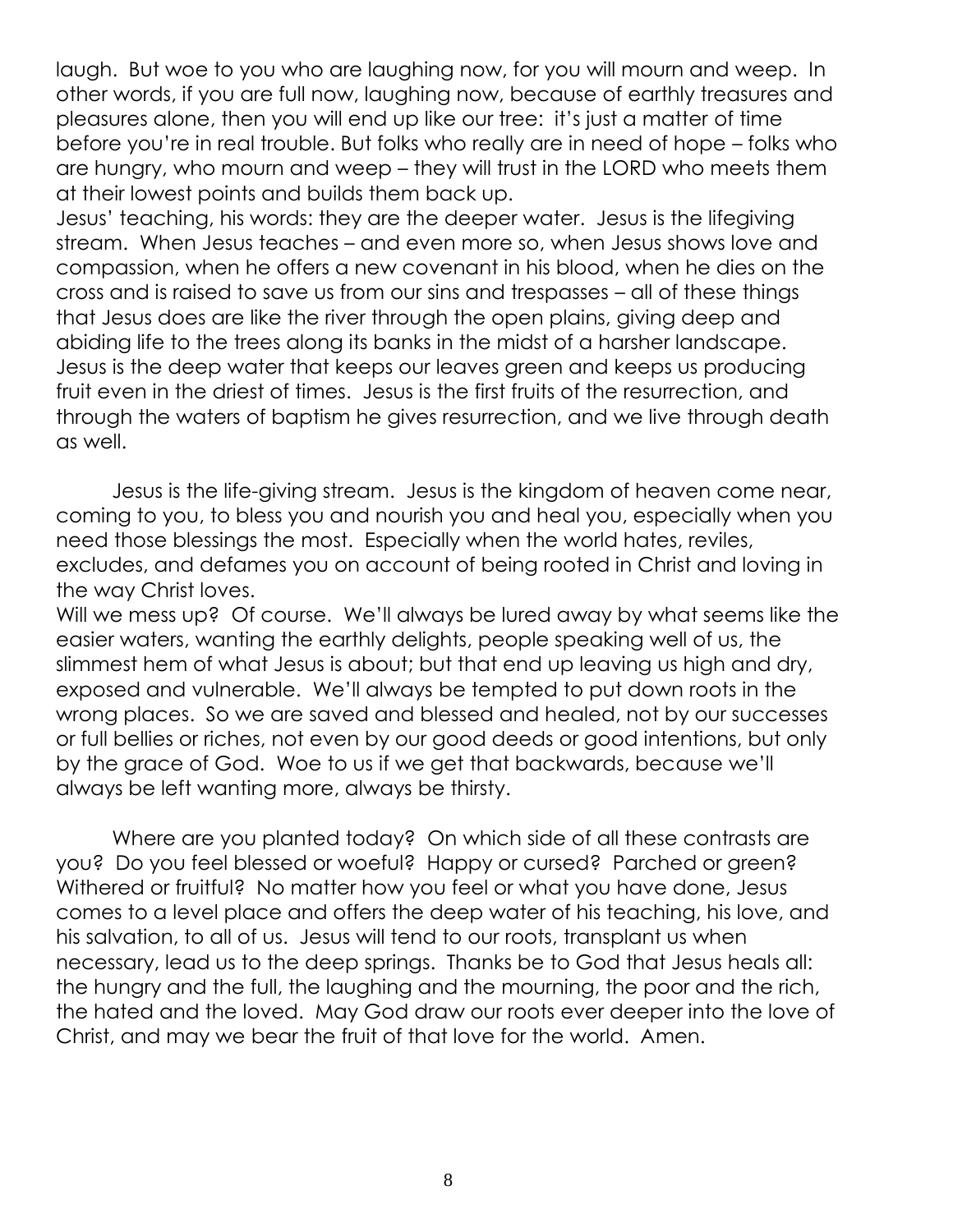Let Justice Flow like Streams



Text © 1984 Jane Parker Huber, admin. Westminster John Knox Press.

Duplication in any form prohibited without permission or valid license from copyright administrator.

# **INSTALLATION OF LEADERS IN THE CONGREGATION**

# **\*PRAYERS**

- A: The Spirit of the Lord is poured out upon us in abundance; so we are bold to pray for the church, the world, and all that God has made. *[Brief silence]*
- A: Blessed are those whose trust is in you. Strengthen the faith of those who profess your name and bring reassurance to those who doubt or fear. Through your church speak continued blessing into the world. God of grace,

# **C:** *hear our prayer.*

- A: Those who trust in you are like trees planted by streams of water. Bless fruit trees with an abundant harvest. Protect rainforests from destruction. Restore land that has eroded after deforestation. Resurrect woodlands after forest fires. God of grace,
- **C:** *hear our prayer.*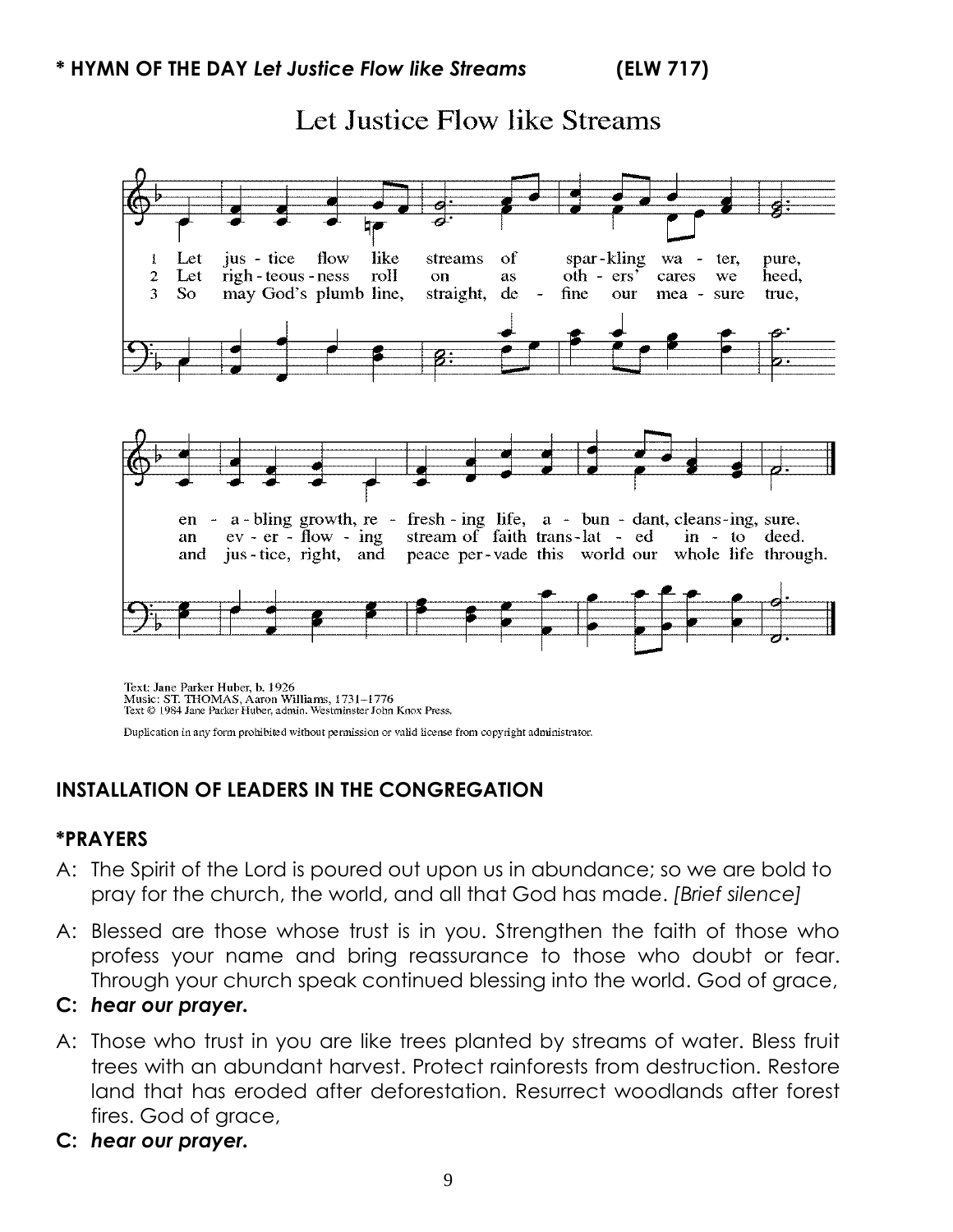A: Search the hearts of those who govern, that they lead with humility. Inspire leaders to collaborate on policies that protect people and the planet. Sustain truth-tellers and social movements that challenge society to become more honest and just. God of grace,

# **C:** *hear our prayer.*

A: Send your blessings of mercy upon those who long for consolation. Tend to those struggling with poverty, unemployment, or uncertainty. Provide for all who are hungry. Console those who face persecution. Grant peace to all who suffer or who are in need of any kind (*especially*). God of grace,

# **C:** *hear our prayer.*

A: Renew this congregation in our shared mission. As we plan and dream for the future you are preparing, inspire us by the examples of Martin Luther and all the reformers. Bless new projects and new ministry partnerships. God of grace,

# **C:** *hear our prayer.*

A: Christ is raised from the dead, and so we cling to the hope of the resurrection. We praise you for the lives of the saints who lived and died in the hope of eternal life with you. God of grace,

# **C:** *hear our prayer.*

A: Heavenly Father, You have generously blessed us with families. Thank you for your guidance and protection. As you love and care for us, may we also always love and care for our families and keep them in our prayers. We pray this week for the Norman, Pfohl, and Philp families as well as our Messiah family. May You keep us all from danger and sickness and guard our hearts so that we are reminded of Your Grace. God of grace,

# **C:** *hear our prayer.*

*Here other intercessions may be offered.*

- A: Since we have such great hope in your promises, O God, we lift these and all of our prayers to you in confidence and faith; through Jesus Christ our Savior.
- **C:** *Amen***.**

# **PEACE-IN-PLACE**

P: The peace of Christ be with you always.

# **C***: And also with you.*

*\*\*Please share signs of peace with those in your immediate vicinity only. If any are not comfortable making physical contact during the peace, please share peace in other ways.*

# **THE GIVING OF TITHES AND OFFERINGS**

*\*\*Offering baskets are located near the doors to the sanctuary. Please place your offerings in the baskets at the end of the service as you depart.*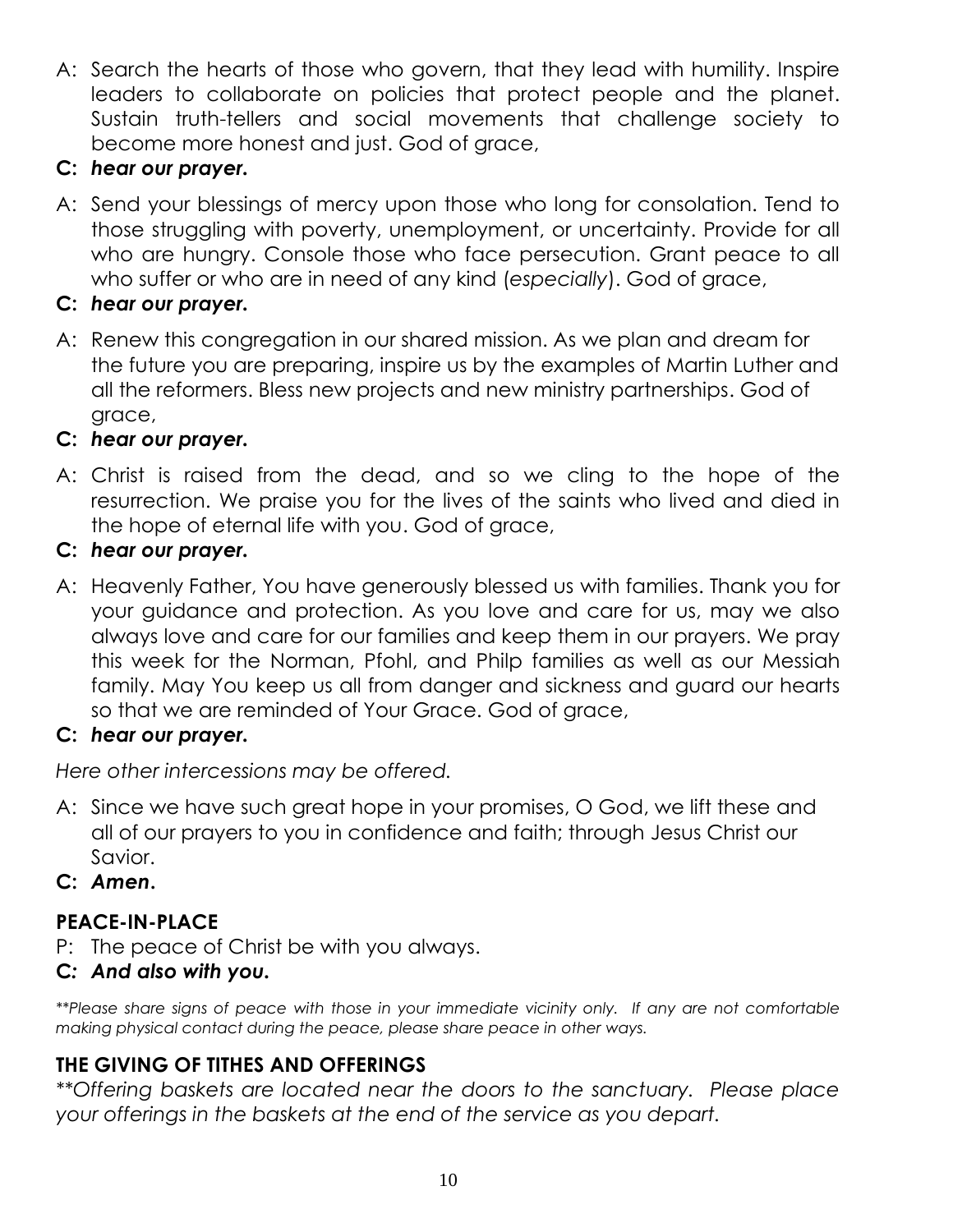# **OFFERTORY PRAYER**

- A: Let us pray.
- **C:** *Blessed are you, O God, Sovereign of the universe. You offer us new beginnings and guide us on our journey. Lead us to your table, nourish us with this heavenly food, and prepare us to carry your love to a hungry world, in the name of Christ our light. Amen*

# **\*GREAT THANKSGIVING**

- P: The Lord be with you.
- **C:** *And also with you.*
- P: Lift up your hearts.
- **C:** *We lift them to the Lord.*
- P: Let us give thanks to the Lord our God.
- **C:** *It is right to give God thanks and praise.*

# **\*PREFACE**

- P: It is indeed right, our duty and our joy, that we should at all times and in all places give thanks and praise to you, almighty and merciful God, through our Savior Jesus Christ; who on this day overcame death and the grave, and by his glorious resurrection opened to us the way of everlasting life. And so, with all the choirs of angels, with the church on earth and the hosts of heaven, we praise your name and join their unending hymn:
- **C:** *Holy, holy, holy Lord, God of pow'r and might, Heaven and earth are full of your glory. Hosanna. Hosanna. Hosanna in the highest. Blessed is he who comes in the name of the Lord. Hosanna in the highest.*

# **\*THANKSGIVING AT THE TABLE**

P: Holy, mighty, and merciful Lord, heaven and earth are full of your glory. In great love you sent to us Jesus, your Son, who reached out to heal the sick and suffering, who preached good news to the poor, and who, on the cross, opened his arms to all.

In the night in which he was betrayed, our Lord Jesus took bread, and gave thanks; broke it, and gave it to his disciples, saying: Take and eat; this is my body, given for you. Do this for the remembrance of me.

Again, after supper, he took the cup, gave thanks, and gave it for all to drink, saying: This cup is the new covenant in my blood, shed for you and for all people for the forgiveness of sin. Do this for the remembrance of me.

Remembering, therefore, his death, resurrection, and ascension, we await his coming in glory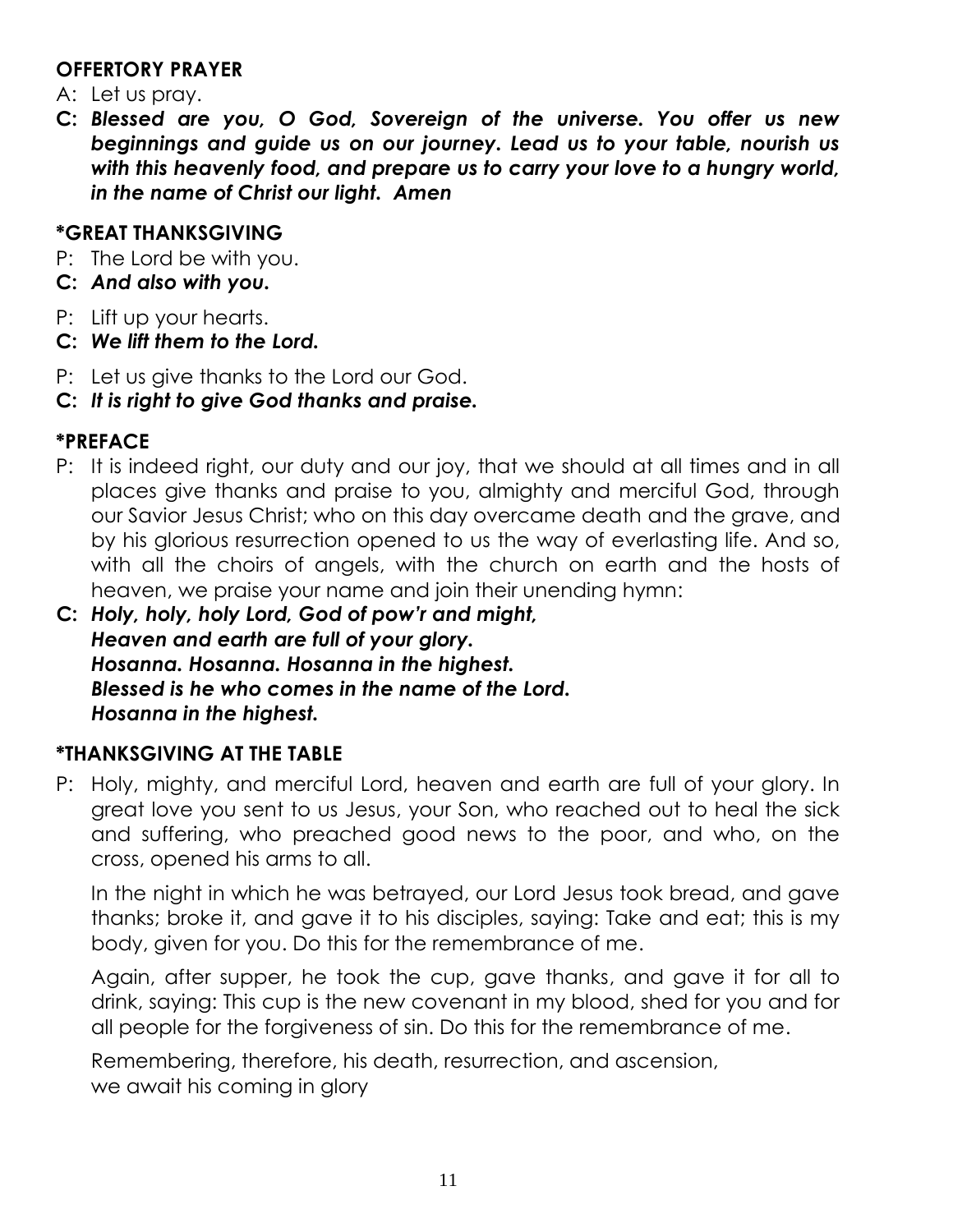Pour out upon us the Spirit of your love, O Lord, and unite the wills of all who share this heavenly food, the body and blood of Jesus Christ, our Lord; to whom, with you and the Holy Spirit, be all honor and glory, now and forever.

**C:** *Amen***.**

# **\*LORD'S PRAYER**

P: Lord, remember us in your kingdom and teach us to pray.

**C:** *Our Father, who art in heaven, hallowed be thy name, thy kingdom come, thy will be done, on earth as it is in heaven. Give us this day our daily bread; and forgive us our trespasses, as we forgive those who trespass against us; and lead us not into temptation, but deliver us from evil. For thine is the kingdom, and the power, and the glory, forever and ever. Amen.*

# **\*INVITATION TO COMMUNION**

- P: Taste and see that the Lord is good.
- **C:** *Thanks be to God.*

*\*\*Please process up the center aisle as directed by the ushers. Please maintain social distancing between family groups while processing. Bread and wine will be available from the pastor and the first*  lay assistant, with empty cups available on your way to the front. Prepackaged grape juice and wafer *servings will be available from the second lay assistant. Baskets for empty cups will be set out. Please return to your seats down the side aisles.*

# **\*POST-COMMUNION BLESSING**

- P: May the body and blood of our Lord Jesus Christ that you have received strengthen you and keep you in his grace.
- **C:** *Amen*

# **\*PRAYER AFTER COMMUNION**

A: Let us pray.

We give you thanks, gracious God, for we have feasted on the abundance of your house. Send us to bring good news and to proclaim your favor to all, strengthened with the richness of your grace in your Son, Jesus Christ.

**C:** *Amen*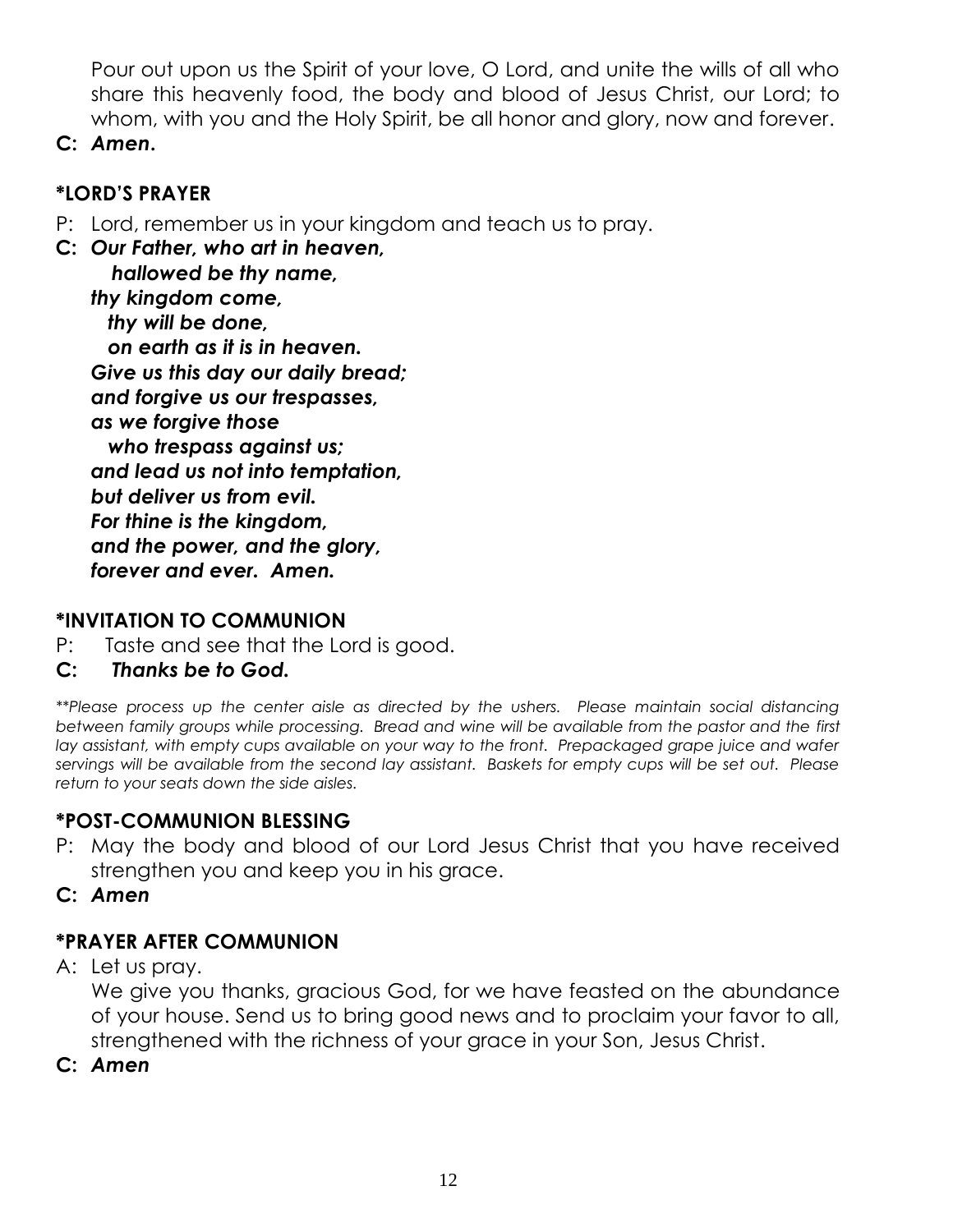# **\*BLESSING**

- P: God, who leads you in pathways of righteousness, who rejoices over you, and who calls you by name,  $\pm$  bless your going out and your coming in, today and forever.
- **C:** *Amen*

### **SENDING SONG** *Jesus, the Very Thought of You* **(ELW 754)**



Text: attr. Bernard of Clairvaux, 1091-1153; tr. Edward Caswall, 1814-1878 Music: ST. AGNES, John B. Dykes, 1823-1876

# **\*DISMISSAL**

A: Go in peace. Serve the Lord.

### **C:** *Thanks be to God.*

*\*\*Please exit through either set of doors, maintaining distance between family groups. You are welcome to enjoy fellowship time outside in the parking lot.*

**POSTLUDE (Text used by permission of Augsburg Fortress license #11886-S)**

\*\*\*\*\*\*\*\*\*\*\*\*\*\*\*\*\*\*\*\*\*\*\*\*\*\*\*\*\*\*\*\*\*\*\*\*\*\*\*\*\*\*\*\*\*\*\*\*\*\*\*\*\*\*\*\*\*\*\*\*\*\*\*\*\*\*\*\*\*\*\*\*\*\*\*\*\*\*\*\*\*\*\*\*\*\*\*\*\*\*\*